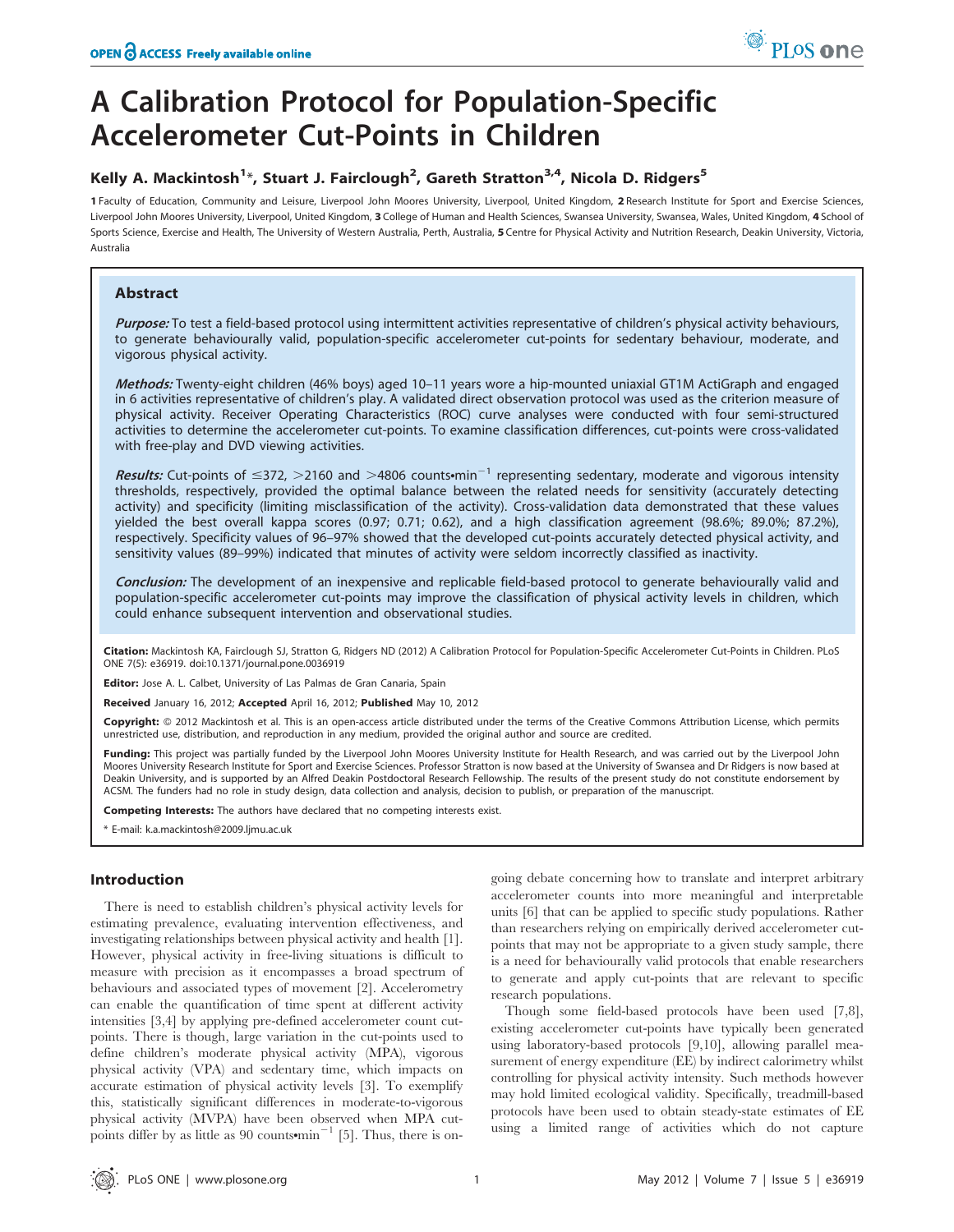intermittent lifestyle activities [11]. The result is that periods of intermittent physical activity may be erroneously coded as inactivity [12]. The unique nature of children's physical activity [13] warrants the development of behaviourally valid, populationspecific accelerometer cut-points [4] which are cross-validated and evaluated using activities that are representative of children's freeliving physical activity [4]. While researchers have identified the need for the development of straightforward, cost-effective calibration protocols [3,4], the challenge remains to determine an appropriate sample of activities which represent the type and intensity of those performed by the target population [4]. Developing a field-based calibration technique that combines typical locomotor and free-play activities may replicate the diversity in children's natural physical activity participation [14] and help develop optimal population-specific physical activity thresholds [10].

The purpose of the present study was to develop and evaluate a field-based calibration protocol to create behaviourally valid and child population-specific accelerometer cut-point thresholds. Thus, a by-product of testing this protocol was new accelerometer cutpoints which would be specific to the population under investigation, who were the focus of a subsequent school-based intervention [15]. With this in mind we emphasise that the aim was not to further saturate the research literature with more cutpoints.

# Methods

## Ethics Statement

The study protocol was approved by Liverpool John Moores University Ethics Committee. Written assent from each subject and written informed signed consent from the primary caregiver were obtained. Participants were included in the study if they were without health problems which precluded their participation in usual daily physical activity.

## Participants

Twenty-eight children aged 10–11 years from one North-West England primary school participated in the study. Descriptive characteristics of the children are presented in Table 1.

# Protocol

Children completed 6 different activities to allow for both calibration and cross-validation (see Table 2 for a brief description). All activities were performed in a randomised order, and took place in the school playground or classroom as appropriate with 5 minutes seated rest between each activity. To capture both the sporadic nature of children's activity [13] and locomotor movements best suited to accelerometers [4], the activities incorporated both intermittent and continuous (i.e., walking and jogging) movements representative of culturally-

|  |  |  | Table 1. Participant Characteristics/ |
|--|--|--|---------------------------------------|
|--|--|--|---------------------------------------|

| <b>Characteristic</b> |                 |  |  |  |
|-----------------------|-----------------|--|--|--|
| Age (Years)           | $11.4 \pm 0.3$  |  |  |  |
| Height (m)            | $1.45 \pm 0.09$ |  |  |  |
| Body Mass (kg)        | $42.4 \pm 9.9$  |  |  |  |
| <b>BMI</b>            | $20.0 + 4.7$    |  |  |  |
| % Male                | 46.0%           |  |  |  |

doi:10.1371/journal.pone.0036919.t001

relevant free-play situations. Sedentary activities were watching a DVD and drawing, which were consistent with those used previously [9].

# Instrumentation

Accelerometry. The ActiGraph GT1M (ActiGraph, LLC; Fort Walton Beach, FL) measures and records movement counts which reflect volume and intensity of physical activity. Prior to each testing session ActiGraphs were initialized (ActiLife 5.5.5; theActiGraph.com, Pensacola, FL) according to manufacturer specifications using 5-s epochs, to accurately capture the short duration, high frequency tempo of children's physical activity [16]. ActiGraphs were attached to an adjustable elastic belt that was fastened securely around the waist of the participant. The ActiGraph was positioned on the right mid-axilla line at the level of the iliac crest.

Direct Observation. Direct observation (DO) objectively captures the intermittent nature of children's physical activity [11] and has high internal validity [17]. The physical activity codes from the System for Observing Fitness Instruction Time (SOFIT) [18] were used to directly observe the children's physical activity behaviours during the activities. The physical activity coding element of SOFIT uses momentary time sampling to quantify health-related physical activity where codes 1 to 3 represented participants' body positions (lying down, sitting, standing), code 4 was walking, and code 5 (very active) was used for more intense activity than walking [18]. SOFIT was designed to assess physical activity during school physical education classes, but the same coding protocol has been used in other paediatric DO instruments to assess youth physical activity in settings such as the home (BEACHES; [19]), recreation centres, parks, and playgrounds (SOPLAY; [20]). These DO physical activity codes have been validated with heart rate monitoring [21], oxygen consumption [21,22], and accelerometry [23,24] with preschool to  $12<sup>th</sup>$  grade children, including those with developmental delays [17]. As a result, DO has been used as a criterion measure for validating other physical activity measures, and thus it is an appropriate method to underpin this calibration protocol which aims to objectively distinguish between different physical activity modes and intensities in children. Throughout the protocol each child's activity was coded every 10-s by a trained observer.

#### Data Management

Prior to observation of each child, ActiGraphs and a digital watch were synchronized to allow data alignment. Following download of the data from the ActiGraph, ActiLife 5.5.5 (theActiGraph.com, Pensacola, FL) software was used to merge 5-s data to 10-s data in order to align mean activity counts with DO data. For each 10-s observation interval, DO codes were matched with the corresponding 10-s accelerometer counts. DO codes of 1 and 2 were categorized as sedentary time, code 3 as light intensity activity (LPA), 4 as MPA, and 5 as VPA.

#### Statistical Analyses

Receiver operating characteristic (ROC) curve analyses were conducted using MedCalc 11.4.2.0 (MedCalc Software, Belgium) to determine cut-points for sedentary time, MPA, and VPA. ROC analysis determines the accuracy of a test or, in this case, a cutpoint by examining the potential of the method to discriminate whether using the cut-point provides an accurate assessment of the activity intensity [25]. Essentially, the challenge is to determine a threshold that accurately captures ''physical activity'' (sensitivity) without capturing "inactivity" (specificity). The area under the ROC curve (AUC) is considered equivalent to the probability that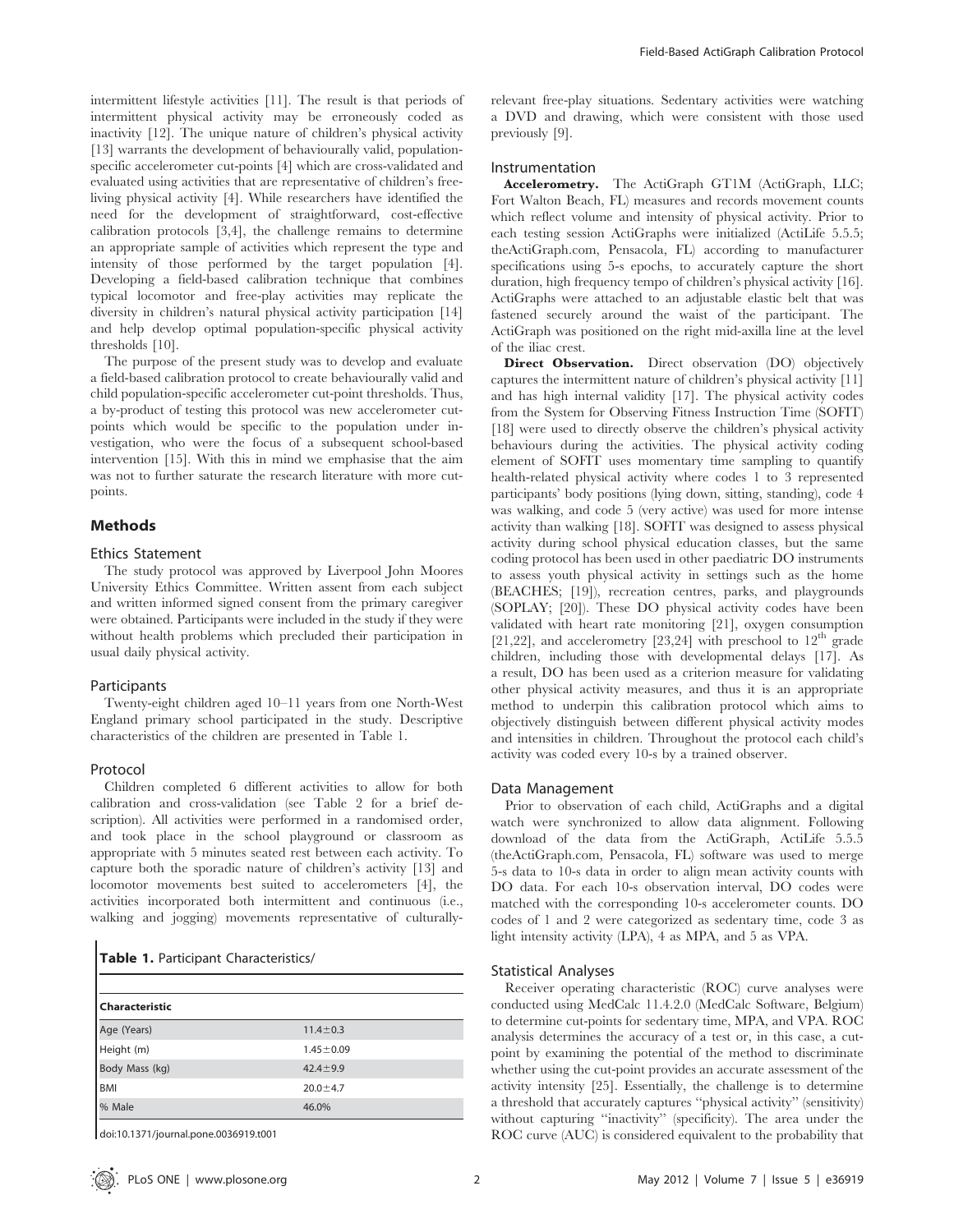Table 2. Descriptions of the activities performed by the children.

| <b>Activity</b>           | Location | <b>Description</b>                                                                                                                                                                                                                                                                                                                                                                                                        |
|---------------------------|----------|---------------------------------------------------------------------------------------------------------------------------------------------------------------------------------------------------------------------------------------------------------------------------------------------------------------------------------------------------------------------------------------------------------------------------|
| Drawing/Coloring*         | Indoors  | Child sat at a classroom table and was provided colored pencils, pencils, sharpener and paper and was<br>asked to draw for 10 minutes in silence.                                                                                                                                                                                                                                                                         |
| DVD Watching†             | Indoors  | Child sat at a classroom table and watched a DVD for 10 minutes in silence.                                                                                                                                                                                                                                                                                                                                               |
| Self-paced Brisk Walking* | Outdoors | Child walked at their own pace around a circular track for 5 minutes but was asked to walk briskly at<br>a pace that could be sustained for the whole 5 minutes.                                                                                                                                                                                                                                                          |
| Self-paced Jogging*       | Outdoors | Child jogged at their own pace around a circular track for 5 minutes at a pace that could be sustained<br>for the whole 5 minutes.                                                                                                                                                                                                                                                                                        |
| Playground Games*         | Outdoors | For 10 minutes the child played 3 different playground games (see below) competitively with a member<br>of the research team, with no breaks in-between each activity.                                                                                                                                                                                                                                                    |
| - Hopscotch               |          | Child played hopscotch with a large dice on a playground drawn hopscotch for 3.3 minutes. Turns to<br>hopscotch were alternate between participant and researcher.                                                                                                                                                                                                                                                        |
| - Frisbee                 |          | Child played Frisbee at their own pace across the playground for 3.3 minutes with the researcher.                                                                                                                                                                                                                                                                                                                         |
| - Reaction Ball           |          | Child played reaction ball across the playground for 3.3 minutes with the researcher. The reaction ball is<br>an oddly shaped ball that bounces in different directions when rolled. Therefore children had to react<br>quickly to catch the ball.                                                                                                                                                                        |
| Free-choice Gamest        | Outdoors | Child was provided with equipment; Frisbee, football, two tennis balls and rackets, two skipping ropes,<br>two hula hoops, a reaction ball and a large dice, and were asked to play their choice of games, either on<br>their own or with a member of the research team for 10 minutes. Participants were had to invite the<br>researcher to play if they wanted and could freely change games throughout the 10 minutes. |

\*Calibration activity.

{ Cross-validation activity.

doi:10.1371/journal.pone.0036919.t002

a randomly drawn individual from the sample not meeting the criteria (e.g., MPA) has fewer accelerometer counts than those individuals who meet the cut-point criteria. Therefore the AUC is a measure of the accuracy of the cut-point. ROC AUC values of  $\geq 0.90$  are considered excellent, 0.80–0.89 good, 0.70–0.79 fair, and  $< 0.70$  poor [26].

ROC curve analyses were used with combined drawing (10 min duration), playground games (10 min duration), self-paced walking (5 min duration) and self-paced jogging activities (5 min duration). Mean accelerometer counts per 10-s of each calibration activity from all the participants were modelled as the independent variable. The dependent variable was calculated by creating a binary indicator variable based on DO, for the calibration activities. For MPA, DO codes of 1, 2, and 3 formed a binary code of 0, with codes 4 and 5 creating a binary code of 1. Similarly, for VPA DO codes of 1, 2, 3 and 4 formed a binary code of 0, with code 5 creating a binary code of 1. Finally, for sedentary behaviour DO codes of 1 and 2 created a binary code of 1, with DO codes 3, 4 and 5 being coded as 0. The sedentary and MPA cut-points provided the boundaries for the LPA classification. The ROC analyses identified the cut-points at which sensitivity and specificity were both maximized.

To examine classification differences and enable comparisons to previously published cut-points in this age-group, cut-points were cross-validated with the free-play and DVD viewing activities as recommended by Welk [4]. Two-by-two  $(2\times2)$  contingency tables were used to check classification agreement. The observation and accelerometer data were first categorised into active and inactive binary codes. Computed sensitivity and specificity, Cohen's kappa coefficients [27], and percentage agreement between classifications were assessed. The determination of the optimal cut-point is a trade-off between sensitivity and specificity. It is not possible to speculate on the optimal balance between sensitivity and specificity, and so it is recommended that researchers consider the implications of their decisions regarding the selection of cutpoints, by taking into account the impact on the outcome variable [11]. To highlight this contention, Guinhouya et al. [5] found statistically significant differences in the time spent in MVPA with  $ROC$ -derived cut-point differences of 90 counts $\text{min}^{-1}$ , but suggested that a discrepancy of 200 counts $\text{min}^{-1}$  would be required for bio-behavioural relevance. Thus, we adjusted the calculated MPA threshold cut-point in our study by  $\pm 90$ , and  $\pm 200$  counts<sup>omin</sub><sup>-1</sup> to evaluate the influence of such levels of</sup> variation on sensitivity, specificity, AUC, and cross-validation agreement.

#### Results

The cut-points derived from the ROC analysis are shown in Table 3. Plots of the ROC curves are presented for sedentary, MPA and VPA (Figure 1). For all ROC analyses, the AUC was significantly better than chance with regards to global accuracy (*P*<.0001) and demonstrated excellent discriminatory power across activity intensities (.976–.995). The high specificity (95.8– 97.4%) and sensitivity (88.7–99.2%) values indicate that the cutpoints were unlikely to misclassify inactivity as activity, and that the cut-points were accurate in classifying periods of activity, respectively.

The classification agreement, sensitivity, specificity and kappa coefficient between calibration and cross-validation data for sedentary time, MPA, and VPA cut-points are shown in Table 4. The high percentage agreement (87.2–98.6%) and kappa scores  $(0.62-0.97)$  indicate that the cut-points were accurate in identifying periods of appropriate intensity. Also included for MPA were comparisons with the ROC-derived optimal cut-point  $\pm 90$  and  $\pm 200$  counts•min<sup>-1</sup> [5] to reflect a compromise between sensitivity and specificity. Sensitivity and specificity values varied between 93–96% and 72–79% respectively, which illustrated the minimal trade-off resulting from manually challenging statistically optimal cut-points.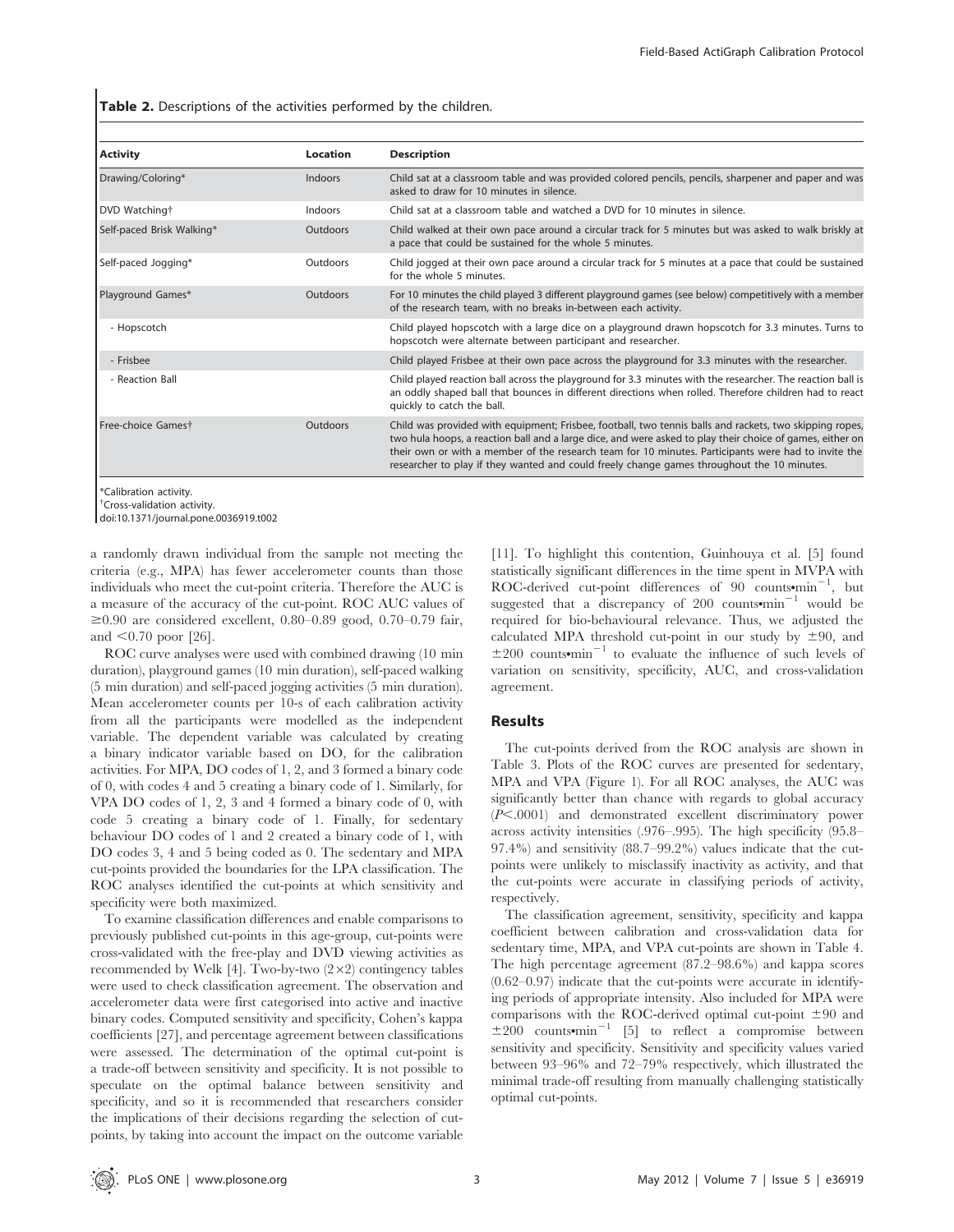

Figure 1. ROC curve for sedentary, moderate and vigorous. doi:10.1371/journal.pone.0036919.g001

# **Discussion**

The primary aim of this study was to examine a straightforward field-based calibration protocol that could be used by researchers to define behaviourally valid, population-specific cut-points for sedentary time, MPA, and VPA. ROC curve analysis was used to identify criterion-referenced physical activity cut-points to apply to subsequent research which has sampled from the same population as this study. As advocated by Welk [4], the intention of this study was not to further saturate the literature with more cut-points, but to describe an objective, inexpensive, field-based protocol for population-specific calibration which could improve the precision of accelerometer thresholds in populations of interest.

Cut-points generated were  $\leq 372$ ,  $>2160$  and  $>4806$ counts<sup>omin<sup>-1</sup>, for sedentary time, MPA and VPA, respectively,</sup> which exhibited excellent classification accuracy [26]. In light of the growing body of evidence identifying sedentary time as an independent risk factor for a number of adverse health conditions [28], and risk markers such as insulin resistance [29], the generation of population-specific sedentary behaviour cut-points is essential. The present cut-point of  $\leq 372$  counts $\text{min}^{-1}$  for sedentary behaviour fell within the range of  $100-799$  counts.  $min^{-1}$  reported previously [7,9,29,30]. Trost and colleagues [31] highlighted the tendency for waist-mounted accelerometers to misclassify static light-to-moderate intensity activities, (e.g., folding laundry and sweeping) as sedentary time, and this remains a legitimate concern. High sedentary cut-points may misclassify light intensity activity as sedentary and overestimate time spent in this behaviour (a false positive rate). Arguably 372 counts $\text{min}^{-1}$  is a relatively high sedentary cut-point and could therefore encompass LPA as well as sedentary time. Nonetheless, in accordance with a previous study [9], our protocol used drawing/colouring and DVD viewing as typical free-living sedentary activities, where children were seated. Despite Evenson and colleagues [9] reporting no significant differences in counts $\text{min}^{-1}$  between sitting still, watching a DVD and colouring, other studies [7,30] found that incorporating activities whilst sitting was associated with markedly higher counts $\text{min}^{-1}$ .

The current MPA cut-point of  $\geq 2160$  counts•min<sup>-1</sup> was substantially lower than those reported by Treuth et al., [14] Mattocks et al., [32] Sirard et al. [7] and Puyau et al. [30]  $(\text{range} = 3000 - 3581 \text{ counts-min}^{-1})$ . According to Martinez-Gomez et al. [33] the use of different methodological protocols have consequently resulted in varying MVPA cut-points. A recent study by Trost et al. [31] recommended that researchers should use Evenson et al.'s [9] MVPA cut-point ( $\geq$ 2296 counts•min<sup>-1</sup>), which exhibited significantly better classification accuracy (sensitivity = 77%; specificity =  $81\%$ ; AUC = 0.85) than other cut-points. Evenson et al. [9] were the only other authors to employ ROC analyses in a similar age group to that used in our study. Despite the similarity in derived MPA cut-points, Evenson and colleagues [9] incorporated three structured activities (stair climbing, brisk walking on a treadmill, dribbling a basketball). The use of semistructured playground activities in the current study provided opportunities for children to be as active, or inactive, as they wanted, thus providing a range of counts. Furthermore, the protocol supported the intermittent nature of children's play incorporating a variety of activities. The present study demonstrated higher sensitivity (96.9%), specificity (97.4%) and AUC (0.99) for MPA values than Evenson et al. [9] suggesting that the

Table 3. ROC-derived cut-points for accelerometer counts per minute (CPM).

|           | <b>CPM</b> | Sensitivity | <b>Specificity</b> | <b>AUC</b> | CI            |
|-----------|------------|-------------|--------------------|------------|---------------|
| Sedentary | 372        | 99.2%       | 96.9%              | .995       | $.992 - .996$ |
| Moderate  | 2160       | 96.9%       | 97.4%              | .994       | $.992 - .996$ |
| Vigorous  | 4806       | 88.7%       | 95.8%              | .976       | $.972 - .980$ |

doi:10.1371/journal.pone.0036919.t003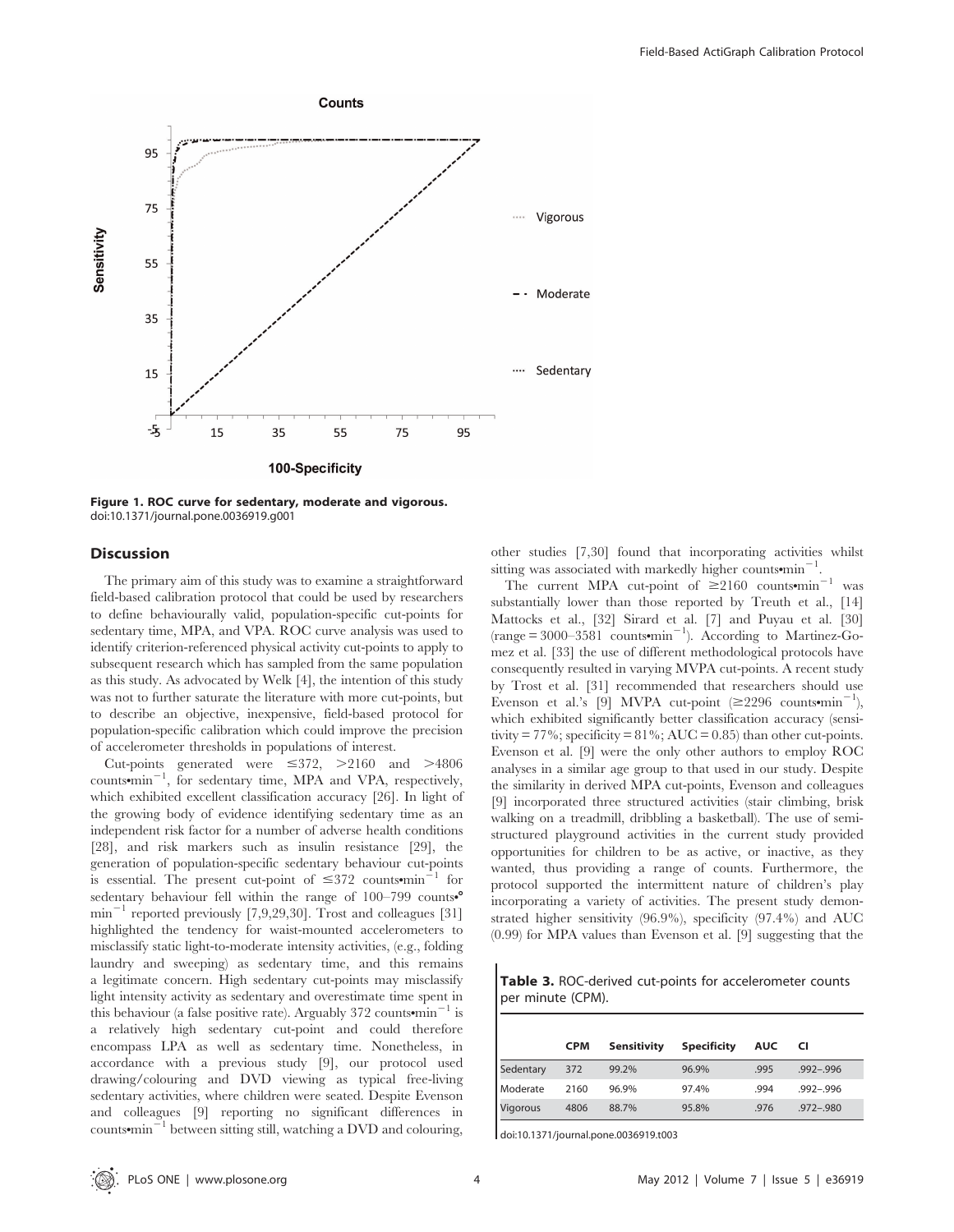protocol could efficiently generate population-specific cut-points in children. When applying Evenson et al.'s [9] MPA cut-points to our cross-validation data, there were little differences in the percentage agreement (88.2% vs. 89.0%, respectively) suggesting that both cut-points are robust.

The VPA cut-point of 4806 counts $\text{min}^{-1}$  was similar to those generated by Treuth et al. [14] and Sirard et al., [7] of 5200 and  $5020$  counts $\cdot$ min<sup>-1</sup>, respectively. Nonetheless, these cut-points are still higher than those reported in other work [6,8,9,34], yet substantially lower than the values of  $6130$  and  $8200$  counts•min<sup>-</sup> developed by Mattocks et al. [32] and Puyau et al., [30] respectively. With the exception of the Sirard et al. [7] cut-points having a higher sensitivity value (95.8%), the present study was associated with higher sensitivity (88.7%), specificity (95.8%), and AUC (0.98), in comparison to values of 68.0–87.5%, 83.3– 91.63%, and 0.83–0.97, respectively [7–9]. Specifically, when comparing the Evenson et al. [9] cut-points using our crossvalidation data, the present study exhibited higher classification agreement (87.2% Vs. 83.1), demonstrating favourable sensitivity (79% Vs. 61%), suggesting that a higher VPA cut-point may be more appropriate in this specific population. Notably, the VPA cut-point exhibited lower classification accuracy than sedentary and MPA cut-points. As children's physical activity becomes more vigorous a larger associated range of movements (e.g., running, skipping, jumping, dodging, etc.) are performed and consequently there is more potential for variation within the counts. Additionally, the intermittent nature of children's physical activity in conjunction with the 10-s DO measurement period may lead to some movements being misclassified. Despite the potential error surrounding the VPA cut-point the classification accuracy was still excellent. Furthermore, excellent classification accuracy exhibited by all three cut-points suggests that the activities used in the protocol and the DO criterion measure were appropriate to effectively develop accurate population-specific cut-points for physical activity and sedentary behaviour.

The novel aspect of this study was the development of a pragmatic field-based protocol to develop population-specific cut-points, thus helping overcome issues surrounding cut-point selection. DO has frequently been cited as an appropriate criterion measure for evaluating children's physical activity [35]. The behaviour of the children was not controlled and incorporated free-choice activity. Therefore this field-based protocol holds strong ecological validity and may be more representative of

Table 4. Comparison of classification agreement, sensitivity, specificity, and kappa coefficients for different cut-points using cross-validation data (Free-play and DVD watching).

|                  | <b>CPM</b> |     | <b>Sensitivity Specificity</b> | Kappa | Agreement |
|------------------|------------|-----|--------------------------------|-------|-----------|
| Sedentary        |            |     |                                |       |           |
| Optimized        | 372        | 98% | 100%                           | .97   | 98.6%     |
| Moderate         |            |     |                                |       |           |
| Optimized        | 2160       | 94% | 75%                            | .71   | 89.0%     |
| Optimized +90    | 2250       | 95% | 72%                            | .70   | 88.3%     |
| Optimized -90    | 2070       | 94% | 78%                            | .72   | 89.7%     |
| Optimized +200   | 2360       | 96% | 70%                            | .70   | 88.1%     |
| Optimized $-200$ | 1960       | 93% | 79%                            | .71   | 89.6%     |
| Vigorous         |            |     |                                |       |           |
| Optimized        | 4806       | 79% | 89%                            | .62   | 87.2%     |

doi:10.1371/journal.pone.0036919.t004

children's physical activity behaviour than previous lab-based studies [9,10]. The children performed a broad range of structured and unstructured activities and AUC (.976–.995) were considered to be accurate based on ROC criteria, indicating that the cutpoints provided excellent discrimination across physical activity intensities [26]. This is an encouraging result considering the sporadic and intermittent nature of children's physical activity [13]. Moreover, the broad range of activities included in the protocol, combined with the excellent discrimination provides promise for minor modifications to the activities to accommodate cultural differences in children's physical activity modes.

The use of ROC analyses in the present study provided an objective balance between the needs for sensitivity and specificity, thus producing cut-points with maximal accuracy. Higher cutpoint values tend to prioritise specificity over sensitivity, with the lower cut-points placing more emphasis on sensitivity. Without an empirical basis for the determination, it is difficult to select a tradeoff between sensitivity and specificity. The volume of cut-points presented in the literature could have partly arisen as a result of the differential weight placed on sensitivity and specificity [11]. The ROC approach avoids this issue by placing equal importance on specificity and sensitivity in classification of activity by seeking to maximize the AUC.

This study had a number of strengths: (i) It used an ecologically sound, inexpensive field-based protocol to develop populationspecific accelerometer cut-points representing sedentary behaviour, MPA, and VPA. Consistent with previous research [7] the activities included in the protocol resembled the usual free-living activities of children (i.e., watching a DVD, walking, and having free-choice of play); (ii) The use of ROC analysis facilitated comparisons of the relative sensitivity and specificity of the cutpoints. We challenged the optimised sensitivity and specificity values for MPA by calculating respective values for the generated cut-point of 2160 counts $\text{min}^{-1} \pm 90$  and  $\pm 200$  counts $\text{min}^{-1}$  [5]. Results indicated that these adjustments had little effect on respective sensitivity and specificity values, suggesting that a degree of error exists around the cut-points. This may be due to each DO code being associated with a range of activity counts, which may explain some of the variation seen in the literature to date; (iii) Data were interrogated through cross-validation of the ROCgenerated cut-points, which showed how gains in sensitivity are compensated by losses in specificity. The decision regarding what type of cut-point to use may depend on determining the most acceptable type of error for a particular research application. For example, intervention evaluations seeking to determine structured physical activity levels may need to emphasize specificity, thus indicating a reduced likelihood of classifying inactivity as activity (i.e., fewer false positives). Conversely, epidemiological studies on the health benefits of physical activity might be more effective with a cut-point that has higher sensitivity, preventing lower intensity activity from being missed (i.e., fewer false negatives).

Study limitations were: (i) The protocol included upper-body movements, which are not detected by hip mounted accelerometers [36]. However, as a relatively small proportion of movements are performed in this way compared to lower and whole body movements, the net effect is most likely small [37]; (ii) Anthropometrical and biomechanical factors such as stature, stride length, and body mass may have influenced accelerations detected by the accelerometer [7] during the protocol. Larger and more variable samples are needed to determine the effect of these factors on resultant cut-points; (iii) Though specific to this investigation the study sample size is small, however, the MPA and VPA intensity thresholds produced are similar to those detected through calibration research with larger samples [7,9]; (iv) Even though